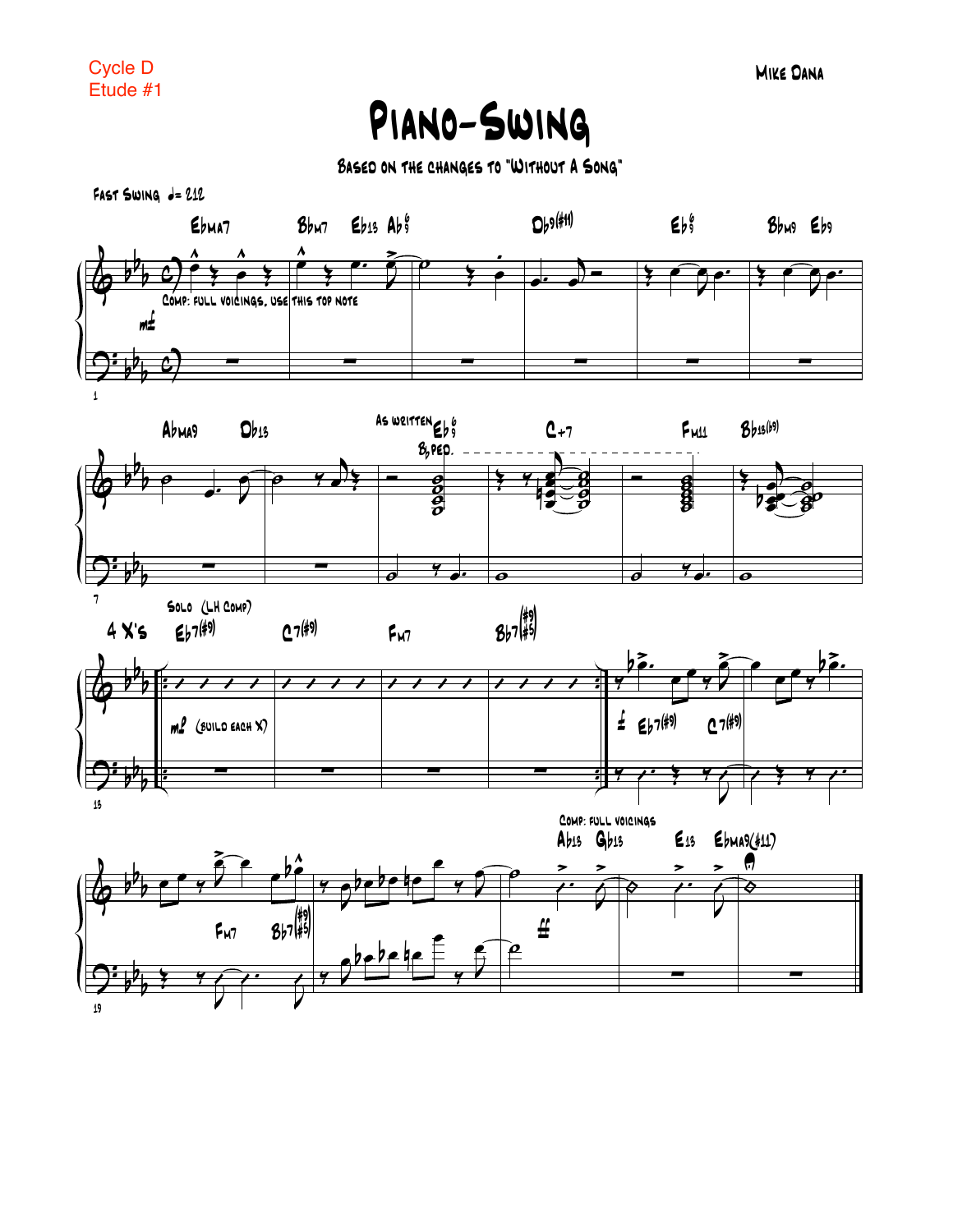Cycle D<br>Etude #2

PIANO-BALLAD

BASED ON THE CHANGES TO "STELLA"

 $JAZZ$  BALLAD  $d=66$